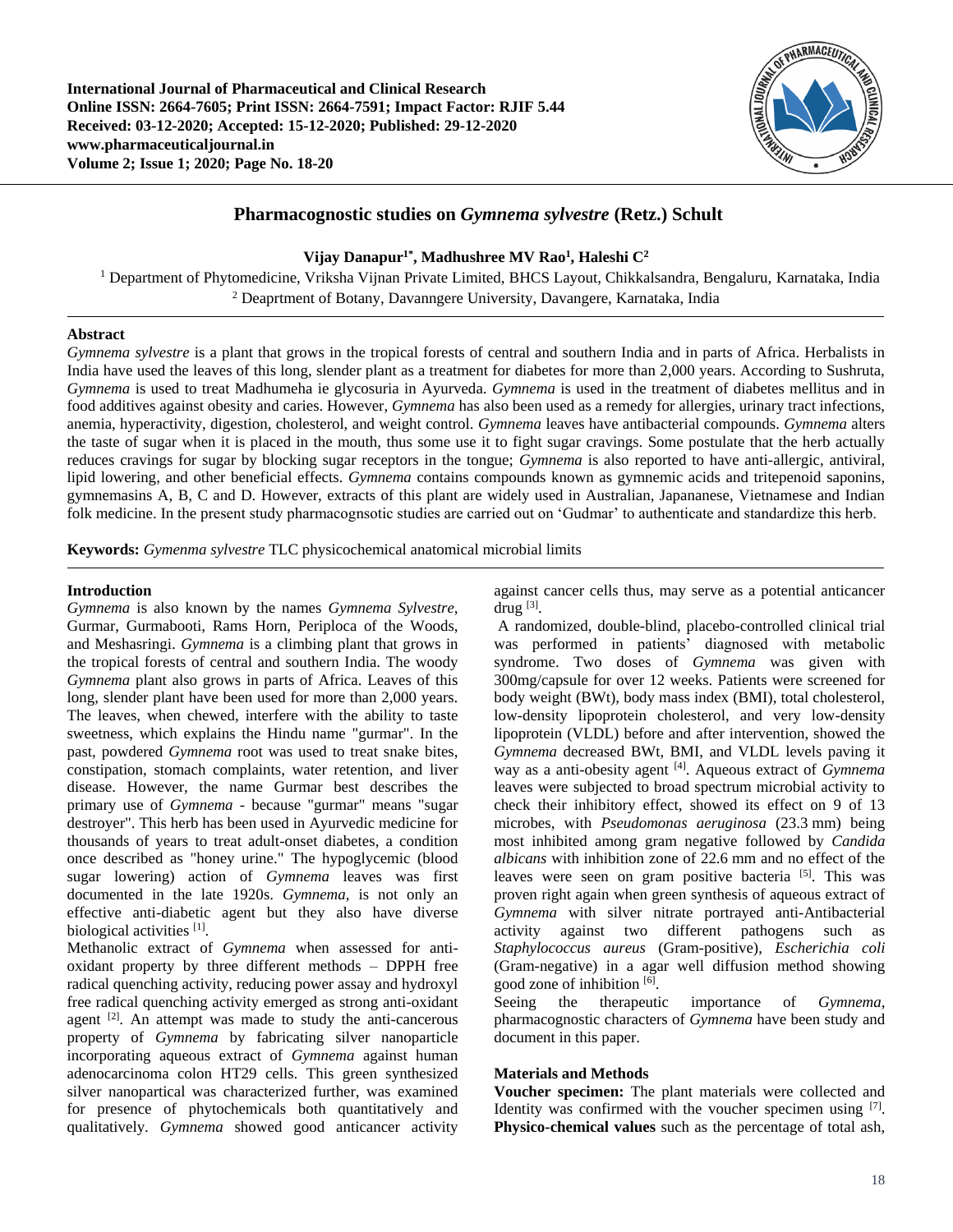acid-insoluble ash, and water and alcohol-soluble extractives were calculated as per the Ayurvedic Pharmacopeia of India, [8]. TLC fingerprinting profile carried as per <sup>[9]</sup>. For the Anatomical studies, transverse sections (TS) and powder microscopy studies were prepared and stained  $[10, 11]$ . A standard guideline for total microbial Limit count was provided by WHO [12].

# **Results and Discussions**

#### **Table 1:** Pharmacognosy features

|           | <b>Physicochemical Constants</b> | <b>Organoleptic Characters</b> |           |                 |  |
|-----------|----------------------------------|--------------------------------|-----------|-----------------|--|
| Parametrs | Values                           | Limit                          | Parametrs | Values          |  |
| TA        | 6.8%                             | <b>NMT</b> 11%                 | Taste     | Slightly bitter |  |
| AIA       | 2.8%                             | <b>NMT 1%</b>                  | Color     | Greenish brown  |  |
| ASE       | 9.85%                            | <b>NLT 25%</b>                 | Odour     | None            |  |
| WSE       | 14.65%                           | <b>NLT 15%</b>                 | Texture   | Coarse          |  |

TA - Total Ash; AIA - Acid Insoluble Ash; ASE - Alcohol Soluble Extractive; WSE - Water Soluble Extractive; NMT- Not More Than, NLT- Not Less Than Limit as prescribed by Ayurvedic Pharmacopeia of India

The physiochemical parameters did not abide by the recommend value by Ayurvedic Pharmacopeia of India. This could be due to the presence of adulterants such as salts, silica or improper handling of raw materials. The above-mentioned Organoleptic properties are unique for the particular plant (table 1)

#### **Table 2:** TLC Profile

| <b>TLC Finger Printing Profile</b>                 |      |      |      |      |      |      |      |  |  |  |  |
|----------------------------------------------------|------|------|------|------|------|------|------|--|--|--|--|
| Under Visible Light                                |      |      |      |      |      |      |      |  |  |  |  |
| <b>Rf</b> Values                                   | 0.11 | 0.15 | 0.66 | 0.81 |      |      |      |  |  |  |  |
| Sprayed with $10\%$ H <sub>2</sub> SO <sub>4</sub> |      |      |      |      |      |      |      |  |  |  |  |
| <b>Rf Values</b>                                   | 0.06 | 0.09 | 0.33 | 0.43 | 0.6  | 0.93 | 0.98 |  |  |  |  |
| Sprayed with Anisaldehyde                          |      |      |      |      |      |      |      |  |  |  |  |
| <b>Rf Values</b>                                   | 0.06 | 0.09 | 0.31 | 0.56 | 0.88 | 0.94 |      |  |  |  |  |
| Under Short UV (254 nm)                            |      |      |      |      |      |      |      |  |  |  |  |
| <b>Rf Values</b>                                   |      |      |      |      |      |      |      |  |  |  |  |
| Under Long UV (366 nm)                             |      |      |      |      |      |      |      |  |  |  |  |
| <b>Rf Values</b>                                   | 0.03 | 0.18 | 0.65 | 0.78 |      |      |      |  |  |  |  |



**Fig 1:** TLC Chromatograms

*Gymnema sylvestre* showed 4 bands under visible light, 7 bands when sprayed with  $10\%$   $H_2SO_4$  and 6 bands when

sprayed with Anisaldehyde. Further, 0 and 4 bands under short and long UV light respectively were observed. The results are qualitative TLC finger print profile of plant under study (table 2, fig 1)

#### **Anatomical Characters**



**Fig 2:** Anatomical Characters of *Gymnema sylvestre*

The mid rib region of the leaf section shows a single layer of epidermis giving rise a number of trichomes, epidermis; 3 to 4 layers of collenchymatous cells are seen followed by layers of parenchymatous cells. The xylem cells are present just below the layer of palisade cells. The larger xylem cells are present in the cesurrounded by th nter e phloem cells (fig 2).

#### **Powder Characters:** Powder Color: Light green:



**Fig 3:** Powder characteristics of *Gymnema sylvestre*

- 1. Dumble shaped epidermal cells,
- 2. Stone cells are present, and palisade parenchyma cells are present,
- 3. Phloem fiber and calcium oxalate crystals are present.

Powder microscopy helps to distinguish the different broken sections of the sample that are unique and play a major role in the authentication of the raw sample (fig 3).

#### **Microbial Limit Test**

**Total Aerobic Bacterial Count (TABC):** 2.6 x 10<sup>3</sup> **Total Yeast and Mould Count (TYMC):** 1.6 x 10<sup>3</sup> (Microbial contamination limit for raw herbs - TABC: <10<sup>7</sup>, TYMC:  $<10<sup>5</sup>$ )

All criteria were within the limits specified by the WHO Guidelines and Indian Herbal Pharmacopeia.

#### **Conclusion**

In the present study, pharmacognostic parameters of *Gymnema*, a therapeutically important plant has been studied to standardize and authenticate the plant material.